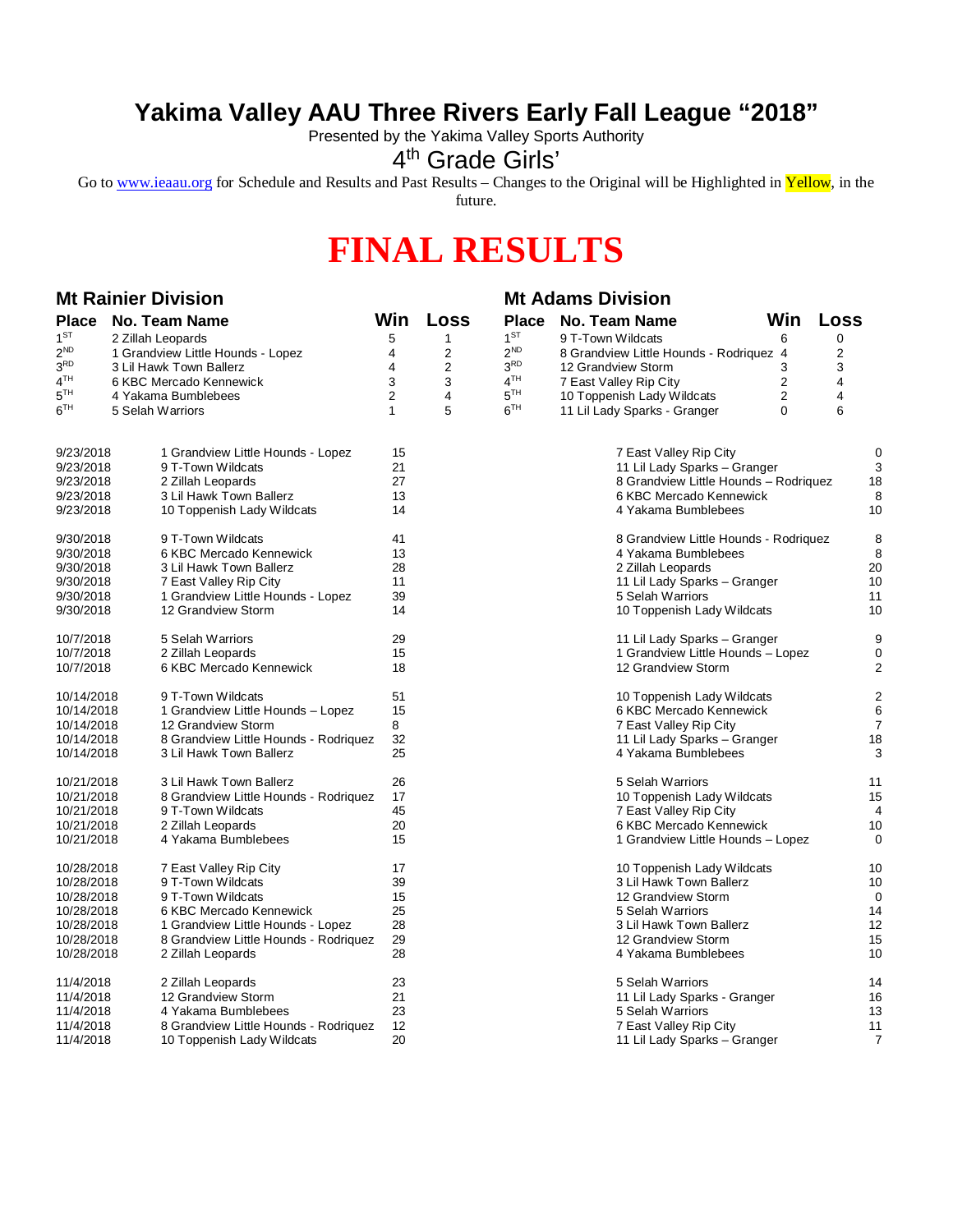**Mt Rainier Division Championship Team Zillah Leopards Coach: Brandie Valadez Players: Kaedence Loomis, Kaylyn Nash, Makaila Villanueva, Laila Flores, Bella Valadez, Fatima Rincon, Madison Farias, Victoria Walle, Paige Favilla**

**2 nd Place Team Grandview Little Hounds Coach: CJ Lopez Players: Miya Lopez, Madison Thomas, Aubri Guillen, Mylee Armendariz, Kassandra Trejo, Amyiah Medina, Aneisa Castro, Jordynn Ruiz, Leyla Rodriguez, Jayla Sanchez, Viviana Hernandez**

**3 rd Place Team Lil Hawk Town Ballerz Coach: Brian Strong Players: Miranda Juarez, Keirah Stevens, Callie Strong, Priscilla Thomas, Arianna Macias, Angelina Buck, Cadence Wiltse, Taylor Tillequots, Brook Alvarado, Naomi Hubbard, Erilynn Greybull**

**4 th Place Team KBC Coach: Jerry Mercado Players: Vivika Gonzalez-Rosas, Jaelyn Medelez, Raegan Rosenblum, Joan Mercado, Savannah Rendall, Mary Julima, Mia Salgado, Gabriela Robledo, Naomi Oatis**

**5 th Place Team Yakama Bumblebees Coach: Roberta Stahi Players: Jordan Paye, Mya Jack, Tianna Stahi, Surelia Cordova, Kameryn Jensen, Maelee Whitefoot, Katrina Heilman, Kyriah Ortiz, Teigan Scott**

**6 th Place Team Selah Warriors Coach: Malissa Durbin Players: Lyla Mclain, Makenna Pepper, Addison Weber, Makenzie Pitzer, Chloe Myers, Alexa Pilkinton, Madison Durbin, Emily Weiss**

## **Mt Adams Division**

**Championship Team T-Town Wildcats Coach: Victor Garcia Players: Viviana Hernandez, Audrey Herrera, Adriana Birrueta, Jazmine Botello, Isa Garcia, Julyssa Walle, Olivia Escamilla, Sophia James-Teeias, Jakobe Johnson**

**2 nd Place Team Grandview Little Hounds Coach: Johnny Rodriguez Players: Sophia Benavidez, Leyla Rodriguez, Karina Valencia, Sarai Perez, Jennalynn Garza, Layla Martinez, Liliana Garza, Madeline Cruz, Jayla Sanchez, Melannie Ramirez, Hailey Valencia**

**3 rd Place Team Grandview Storm Coach: Robert Rodriguez Players: Jazlyn Martinez, Jaslene Campos, Aileen Palencia, Silver Rodriguez, Elisa Lua, Abbygail Castaneda, Kayla Padilla, Isabel Solis, Shaelynn Cordova**